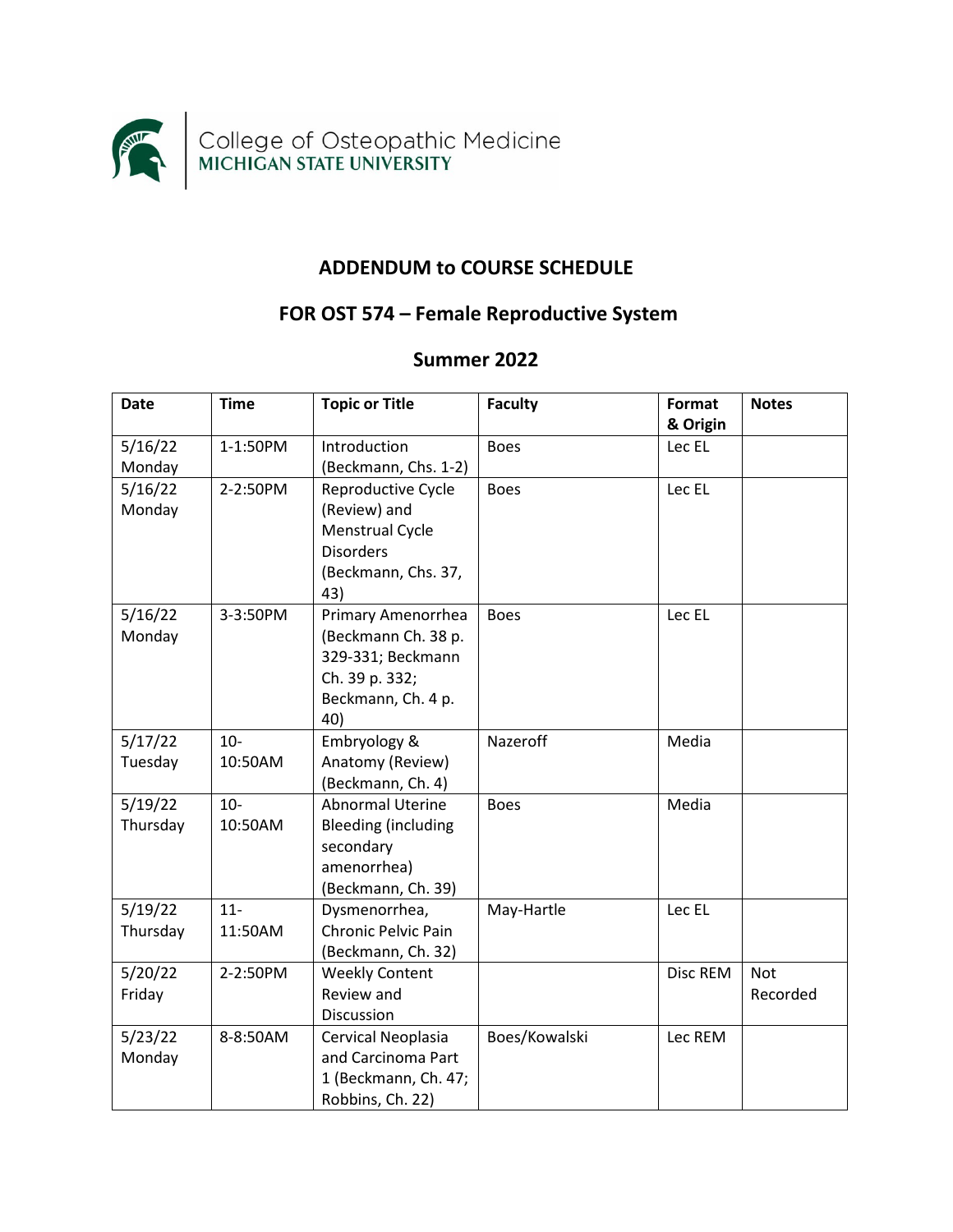| 5/23/22   | 9-9:50AM     | Cervical Neoplasia          | Boes/Kowalski   | Lec REM  |          |
|-----------|--------------|-----------------------------|-----------------|----------|----------|
| Monday    |              | and Carcinoma Part          |                 |          |          |
|           |              | 2 (Beckmann, Ch. 47;        |                 |          |          |
|           |              | Robbins, Ch. 22)            |                 |          |          |
| 5/24/22   | 8-8:50AM     | <b>Ovarian Disease Part</b> | Seiler/Kowalski | Lec REM  |          |
| Tuesday   |              | 1 (Beckmann, Ch. 50;        |                 |          |          |
|           |              | Robbins, Ch. 22)            |                 |          |          |
| 5/24/22   | 9-9:50AM     | <b>Ovarian Disease Part</b> | Seiler/Kowalski | Lec REM  |          |
| Tuesday   |              | 2 (Beckmann, Ch. 50;        |                 |          |          |
|           |              | Robbins, Ch. 22)            |                 |          |          |
| 5/24/22   | $10-$        | Uterine Leiomyoma,          | Seiler/Kowalski | Lec REM  |          |
| Tuesday   | 10:50AM      | Neoplasia,                  |                 |          |          |
|           |              | Carcinoma                   |                 |          |          |
|           |              | (Beckmann, Chs. 48-         |                 |          |          |
|           |              | 49; Robbins, Ch. 22)        |                 |          |          |
| 5/25/22   | 8-8:50AM     | Contraception and           | Seiler          | Lec EL   |          |
| Wednesday |              | <b>Sterilization Part 1</b> |                 |          |          |
|           |              | (Beckmann, Chs. 26-         |                 |          |          |
|           |              | 27)                         |                 |          |          |
| 5/25/22   | 9-9:50AM     | Contraception and           | Seiler          | Lec EL   |          |
| Wednesday |              | <b>Sterilization Part 2</b> |                 |          |          |
|           |              | (Beckmann, Chs. 26-         |                 |          |          |
|           |              | 27)                         |                 |          |          |
| 5/26/22   | 8-8:50AM     | Hyperandrogenic             | <b>Boes</b>     | Lec EL   |          |
| Thursday  |              | Disorders (Hirsutism        |                 |          |          |
|           |              | & Virilization)             |                 |          |          |
|           |              | (Beckmann, Ch. 40)          |                 |          |          |
| 5/26/22   | 9-9:50AM     | Menopause                   | <b>Boes</b>     | Lec EL   |          |
| Thursday  |              | (Beckmann, Ch. 41)          |                 |          |          |
| 5/26/22   | $10-$        | <b>Human Sexuality</b>      | Szell           | Media    |          |
| Thursday  | 10:50AM      | (Beckmann, Ch. 35)          |                 |          |          |
| 5/26/22   | $11 - 11:50$ | <b>Ovarian Alliance</b>     | Boes/Jordan/    | Disc REM | Not      |
| Thursday  |              | Panel                       | Moyerbrailean/  |          | Recorded |
|           |              |                             | Seiler          |          |          |
| 5/27/22   | 8-8:50AM     | Vulvar and Vaginal          | Schallmo        | Lec      |          |
| Friday    |              | Disease and                 |                 | Macomb   |          |
|           |              | Neoplasia                   |                 |          |          |
|           |              | (Beckmann, Ch. 46)          |                 |          |          |
| 5/27/22   | 9-9:50AM     | Endometriosis and           | Schallmo        | Lec      |          |
| Friday    |              | Adenomyosis                 |                 | Macomb   |          |
|           |              | (Beckmann, Ch. 31)          |                 |          |          |
| 5/27/22   | 1-1:50PM     | Group Learning -            |                 | Self-    |          |
| Friday    |              | Case Study                  |                 | Study    |          |
| 5/27/22   | 2-2:50PM     | <b>Weekly Content</b>       | <b>Boes</b>     | Disc REM | Not      |
| Friday    |              | Review and                  |                 |          | Recorded |
|           |              | Discussion                  |                 |          |          |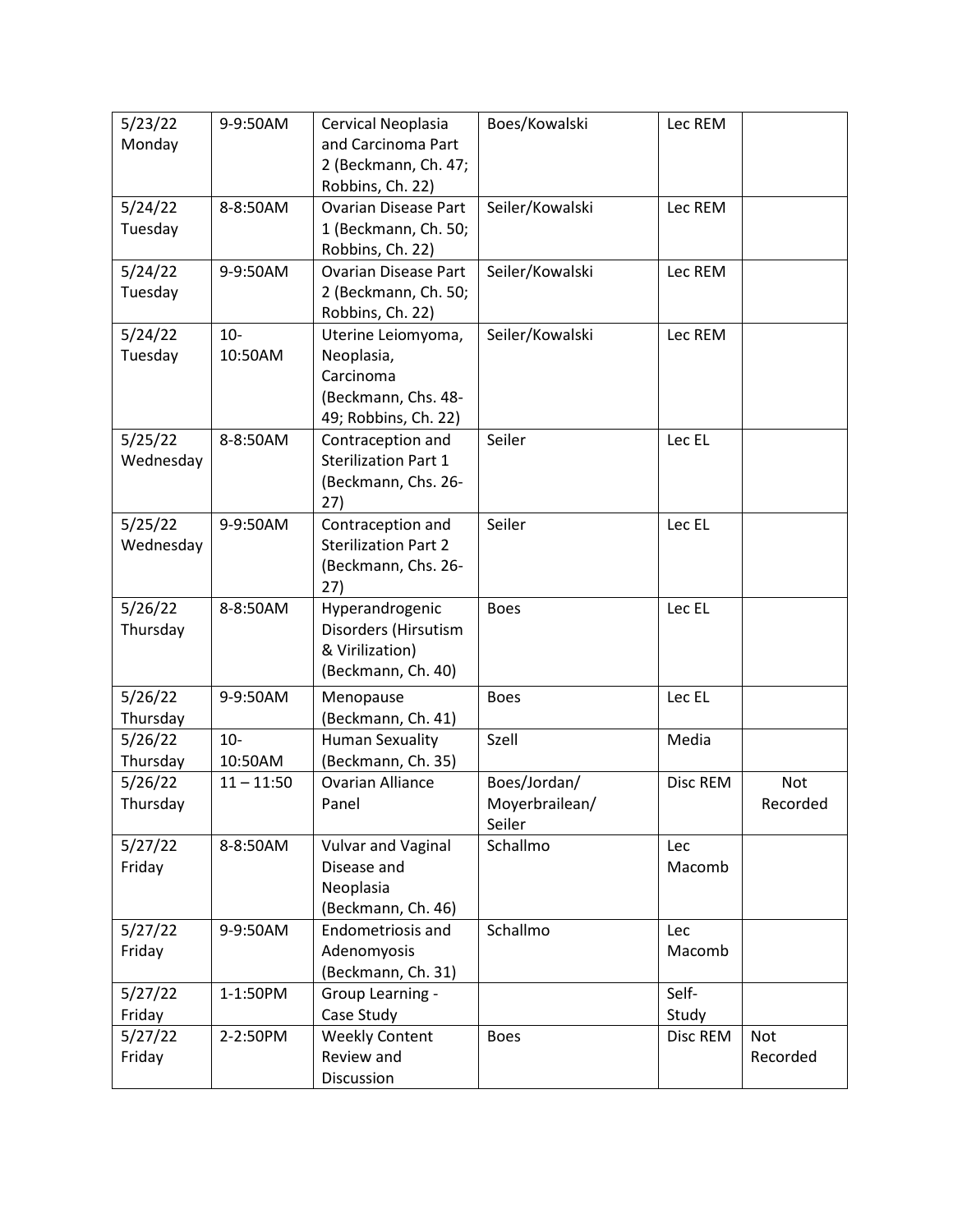| 5/31/22<br>Tuesday  | $10-$<br>10:50AM              | Breast: Part 1                                                                          | Kowalski                                             | Media    |                                                                |
|---------------------|-------------------------------|-----------------------------------------------------------------------------------------|------------------------------------------------------|----------|----------------------------------------------------------------|
| 5/31/22             | $11-$                         | Breast: Part 2                                                                          | Kowalski                                             | Media    |                                                                |
| Tuesday             | 11:50AM                       |                                                                                         |                                                      |          |                                                                |
| 6/1/22<br>Wednesday | 9-9:50AM                      | Application of OPP<br>and OMM in<br>Gynecology                                          | Lippert                                              | Media    |                                                                |
| 6/1/22<br>Wednesday | 1-2:50PM<br>or $3-$<br>4:50PM | <b>Group Discussion</b><br>(GYN)                                                        | Boes, Jordan,<br>Schallmo, Seiler,<br>Mattison       | Disc REM | Not<br>recorded<br>Check D2L<br>for Group<br>Assignment        |
| 6/3/22<br>Friday    | $8 - 8:50$                    | Exam Review 1                                                                           | <b>Boes</b>                                          | Media    |                                                                |
| 6/3/22<br>Friday    | 2-2:50PM                      | <b>Weekly Content</b><br>Review and<br>Discussion                                       | Boes, Jordan,<br>Moyerbrailean                       | Disc REM | <b>Not</b><br>recorded                                         |
| 6/6/22<br>Monday    | 9-10:50AM                     | Exam 1 (S4UE1)                                                                          |                                                      |          |                                                                |
| 6/7/22<br>Tuesday   | 8-8:50AM                      | HIV, COVID, and<br>Female Reproductive<br>System (Beckmann,<br>Ch. 29, p. 260)          | Gulick                                               | Media    |                                                                |
| 6/7/22<br>Tuesday   | 9-9:50AM                      | <b>Sexually Transmitted</b><br>Infections<br>(Beckmann, Ch. 29)                         | Moyerbrailean                                        | Media    |                                                                |
| 6/8/22<br>Wednesday | 8-8:50AM                      | Vulvovaginitis<br>(Beckmann, Ch. 28)                                                    | <b>Boes</b>                                          | Lec EL   |                                                                |
| 6/8/22<br>Wednesday | 9-9:50AM                      | Fertilization,<br>Placental<br>Development<br>(Beckmann, Ch. 5;<br>Schwartz notes)      | Schwartz                                             | Media    |                                                                |
| 6/9/22<br>Thursday  | 8-8:50AM                      | Endocrinology of<br>Pregnancy: Maternal<br>Adaptations<br>(Beckmann, Ch. 5)             | Schwartz                                             | Media    |                                                                |
| 6/9/22<br>Thursday  | 9-9:50AM                      | Parturition, Lactation<br>(Beckmann, p. 125)                                            | Schwartz                                             | Media    |                                                                |
| 6/10/22<br>Friday   | 8-8:50AM<br>or 9-<br>9:50AM   | Group<br>Discussion/Clinical<br><b>Scenarios</b><br>(HIV/STD/PID and<br>Vulvovaginitis) | Boes, Jordan, Seiler<br>Moyerbrailean,<br>Mattison?? | Disc REM | <b>Not</b><br>recorded<br>Check D2L<br>for Group<br>Assignment |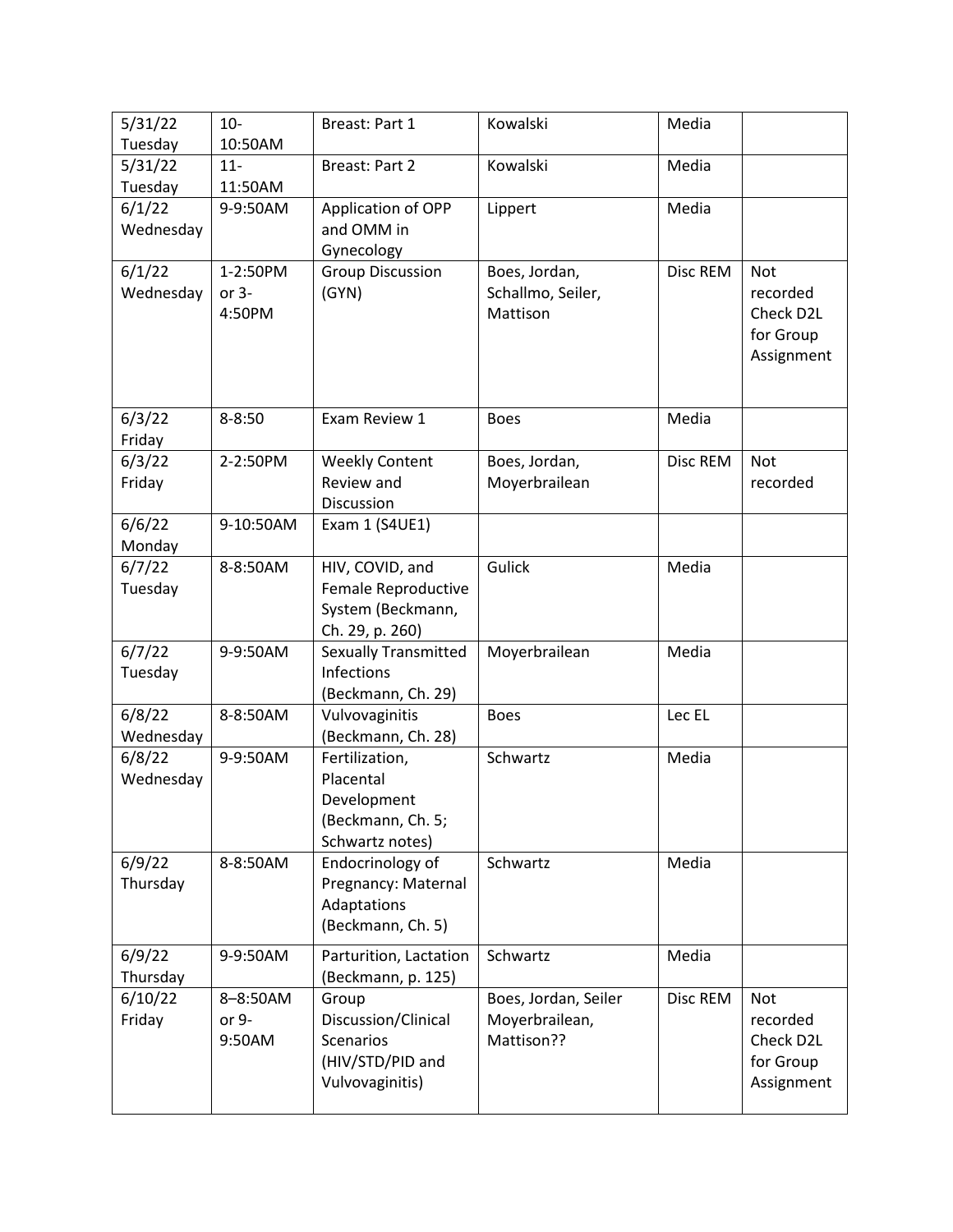| 6/10/22  | 1-1:50PM    | <b>Weekly Content</b>              | <b>Boes</b>  | Disc REM | <b>Not</b> |
|----------|-------------|------------------------------------|--------------|----------|------------|
| Friday   |             | Review and                         |              |          | recorded   |
|          |             | Discussion                         |              |          |            |
| 6/13/22  | 8-8:50AM    | Preconception                      | Jordan       | Lec MUC  |            |
| Monday   |             | Counseling and                     |              |          |            |
|          |             | Pre/Postnatal Care                 |              |          |            |
|          |             | Part 1 (Beckmann,                  |              |          |            |
| 6/13/22  | 9-9:50AM    | Chs. 6, 11)<br>Preconception       | Jordan       | Lec MUC  |            |
| Monday   |             | Counseling and                     |              |          |            |
|          |             | Pre/Postnatal Care                 |              |          |            |
|          |             | Part 2 (Beckmann,                  |              |          |            |
|          |             | Chs. 6, 11)                        |              |          |            |
| 6/14/22  | 8-8:50AM    | Fetal Monitoring and               | Jordan       | Lec MUC  |            |
| Tuesday  |             | Intrapartum Fetal                  |              |          |            |
|          |             | Surveillance                       |              |          |            |
|          |             | (Beckmann, Ch. 9,                  |              |          |            |
|          |             | pp. 105-111;                       |              |          |            |
|          |             | Robbins, Chap. 4, pp.              |              |          |            |
|          |             | 62-64, p. 920)                     |              |          |            |
| 6/14/22  | 9-9:50AM    | Normal Labor                       | Jordan       | Lec MUC  |            |
| Tuesday  |             | (Beckmann, Chs. 8-9,<br>pp 98-100) |              |          |            |
| 6/14/22  | 10:00-10:50 | Application of OPP                 | Lippert      | Media    |            |
| Tuesday  |             | and OMM in                         |              |          |            |
|          |             | Obstetrics                         |              |          |            |
| 6/14/22  | $11-$       | <b>OB Complications</b>            | Jordan       | Lec MUC  |            |
| Tuesday  | 11:50AM     | (Beckmann Chs. 14-                 |              |          |            |
|          |             | $15, 17-18$                        |              |          |            |
| 6/16/22  | 8-8:50AM    | Sexual Assault and                 | <b>Butki</b> | Lec DMC  |            |
| Thursday |             | <b>Domestic Violence</b>           |              |          |            |
|          |             | (Beckmann, Ch. 36)                 |              |          |            |
| 6/16/22  | 9-9:50AM    | Application of                     | Lippert      | Lec EL   |            |
| Thursday |             | Osteopathic<br>Principles and      |              |          |            |
|          |             | Practice in Fetal                  |              |          |            |
|          |             | Monitoring and                     |              |          |            |
|          |             | Intrapartum Care                   |              |          |            |
|          |             | and Related Clinical               |              |          |            |
|          |             | <b>Board Review</b>                |              |          |            |
| 6/16/22  | $10-$       | <b>Multifetal Pregnancy</b>        | <b>Boes</b>  | Lec EL   |            |
| Thursday | 10:50AM     | (Beckmann, Ch. 13)                 |              |          |            |
|          |             | Fetal                              |              |          |            |
|          |             | Malpresentation                    |              |          |            |
|          |             | (Beckmann, Ch. 9,                  |              |          |            |
|          |             | <b>Breech Presentation)</b>        |              |          |            |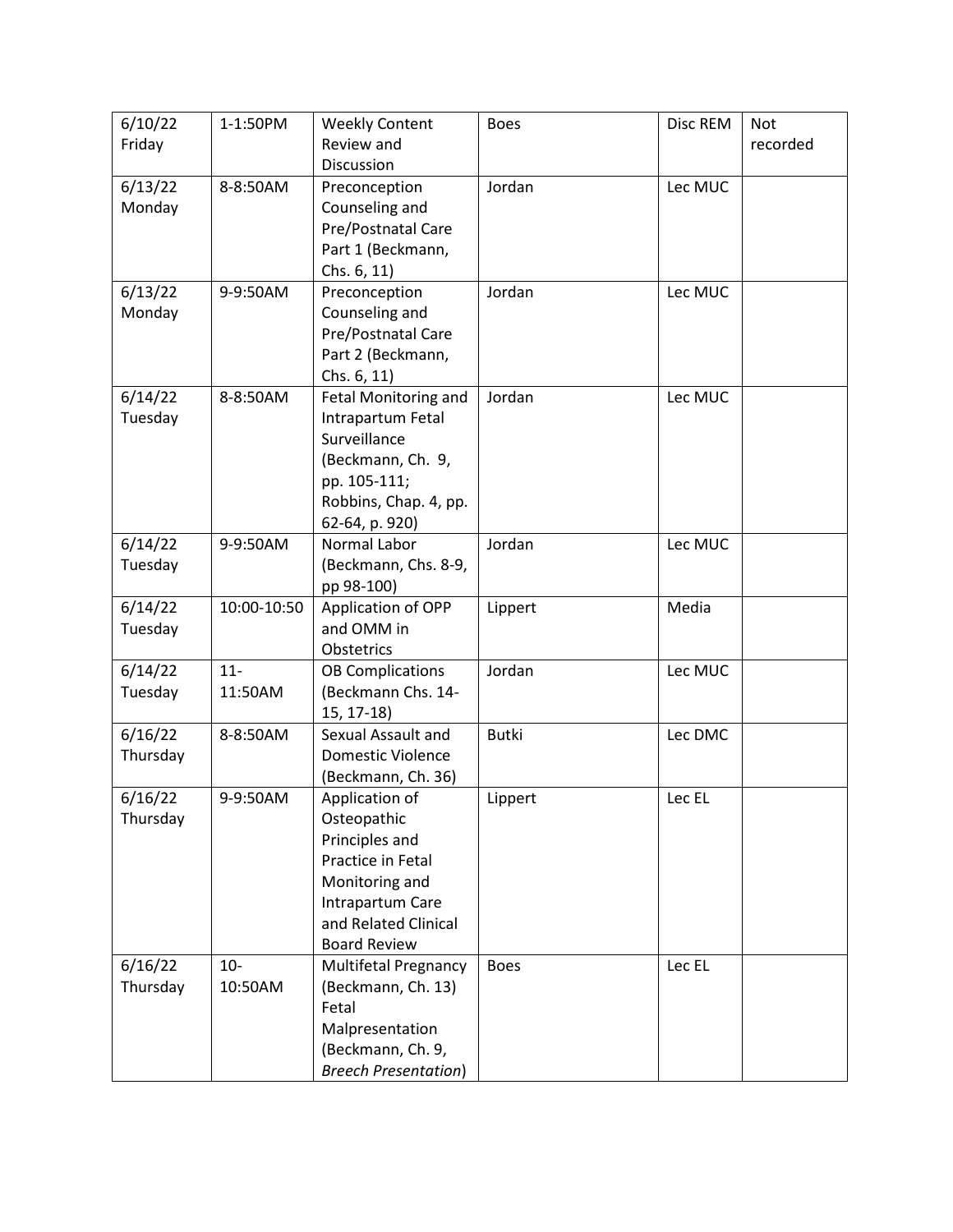| 6/16/22              | $11-$            | Applications of                    | <b>Boes</b>           | Lec EL   |                         |
|----------------------|------------------|------------------------------------|-----------------------|----------|-------------------------|
| Thursday             | 11:50AM          | Ultrasound, Imaging,<br>and Office |                       |          |                         |
|                      |                  | Procedures in OB-                  |                       |          |                         |
|                      |                  | <b>GYN</b>                         |                       |          |                         |
|                      |                  | (Beckmann, Ch. 34;                 |                       |          |                         |
|                      |                  | Boes Notes)                        |                       |          |                         |
| 6/17/22              | 2-2:50PM         | <b>Weekly Content</b>              | Boes, Jordan,         | Disc REM | <b>Not</b>              |
| Friday               |                  | Review and                         | Moyerbrailean         |          | Recorded                |
|                      |                  | Discussion                         |                       |          |                         |
| 6/21/22              | 8-8:50AM         | <b>Third Trimester</b>             | Mattison              | Lec REM  |                         |
| Tuesday              |                  | Bleeding/Postpartum                |                       |          |                         |
|                      |                  | Hemorrhage                         |                       |          |                         |
|                      |                  | (Beckmann, Chs. 12,                |                       |          |                         |
|                      |                  | 16)                                |                       |          |                         |
| 6/21/22              | 9-9:50AM         | Diabetes and                       | <b>Boes</b>           | Lec EL   |                         |
| Tuesday              |                  | Pregnancy<br>(Beckmann, Ch. 20,    |                       |          |                         |
|                      |                  | pp. 177-181)                       |                       |          |                         |
| 6/21/22              | $10-$            | Hypertensive                       | <b>Boes</b>           | Lec EL   |                         |
| Tuesday              | 10:50AM          | Disorders of                       |                       |          |                         |
|                      |                  | Pregnancy                          |                       |          |                         |
|                      |                  | (Beckmann, Ch. 22,                 |                       |          |                         |
|                      |                  | p. 191-199)                        |                       |          |                         |
| 6/21/22              | $11-$            | Spontaneous &                      | Moyerbrailean         | Lec EL   |                         |
| Tuesday              | 11:50AM          | <b>Elective Abortions</b>          |                       |          |                         |
|                      |                  | (Beckmann, Ch. 19,                 |                       |          |                         |
|                      |                  | pp. 173-176                        |                       |          |                         |
| 6/22/22              | $10-$            | <b>Ectopic Pregnancy</b>           | Jordan                | Media    |                         |
| Wednesday            | 10:50AM          | (Beckmann, Ch. 19,                 |                       |          |                         |
|                      |                  | pp. 167-173)                       |                       |          |                         |
| 6/22/22<br>Wednesday | $11-$<br>11:50PM | Group Learning -<br>Case Study     |                       | Self-    |                         |
|                      |                  |                                    |                       | Study    |                         |
| 6/23/22              | 8-8:50PM         | Gestational                        | Moyerbrailean         | Lec EL   |                         |
| Thursday             |                  | Trophoblastic                      |                       |          |                         |
|                      |                  | Neoplasia &                        |                       |          |                         |
|                      |                  | <b>Placental Disorders</b>         |                       |          |                         |
|                      |                  | (Beckmann, Ch. 45;                 |                       |          |                         |
|                      |                  | Robbins, Ch. 22)                   |                       |          |                         |
| 6/24/22              | 8-9:50AM         | Group                              | Boes, Jordan, Seiler, | Disc REM | <b>Not</b>              |
| Friday               | or 10-           | Discussion/Clinical                | Moyerbrailean,        |          | recorded                |
|                      | 11:50AM          | Scenarios (OB)                     | Mattison???           |          | Check D2L               |
|                      |                  |                                    |                       |          | for Group<br>Assignment |
| 6/24/22              | 1-1:50PM         | Exam Review 2                      | <b>Boes</b>           | Media    |                         |
| Friday               |                  |                                    |                       |          |                         |